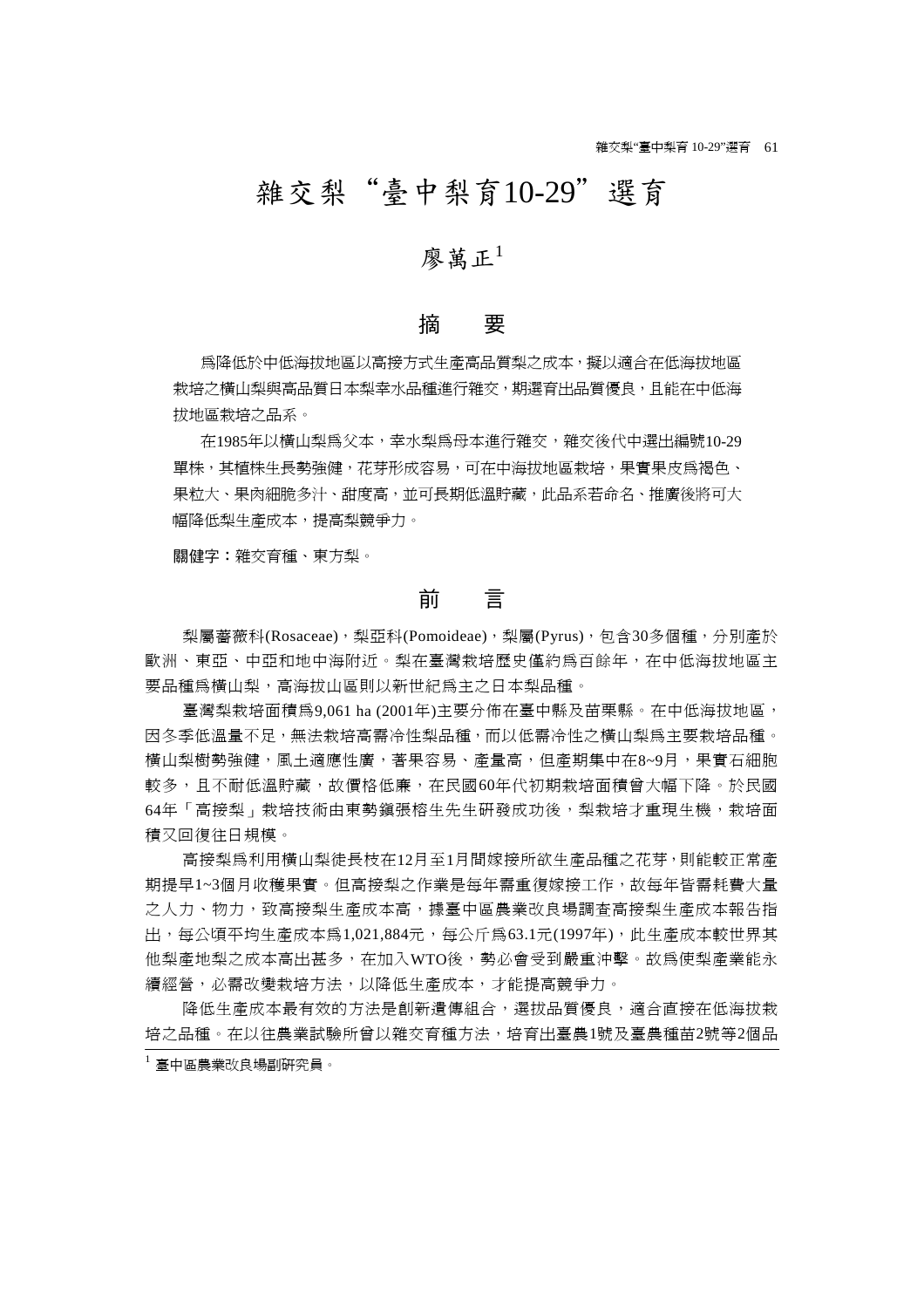種,其品質優良且適合於中低海拔地區栽培,但因果實不適長期低溫貯藏,栽培面積不 能擴大。故擬利用適合中低海拔栽培之橫山梨及高品質的日本梨為親本,進行品種改良, 期選育出適合中低海拔栽培之高品質梨新品系,以降低生產高品質梨之成本,而提高競 爭力。

# 材料與方法

- 1.雜交授粉:民國74年一月於東勢鎮高接梨園進行雜交,父本為橫山梨,母本為幸水梨。 於雜交授粉前,父本之花朵先行套袋,於授粉當日取其花粉;母本則於開花前3日先行 去雄後套袋,授粉後亦再套袋,直到著果後,再行套大紙袋。
- 2.雜交苗之培育及定植:雜交果實成熟後取出種子,洗淨後再以"免賴得(Benlate)" 1,000 倍稀釋液消毒,放入浸濕之真珠石中層積,密封後再置入5℃的冷藏庫中進行種子休眠 打破處理,2個月後將種子播種於穴盤中,於苗高約15 cm時,再移至育苗盆,於翌年2 月間移入果園定植。行株距為3×2 m。田間管理工作則按一般梨樹栽培方法進行。共計 有796株。
- 3.於實生苗進入結果期後,進行初選,目標為:果大、品質佳。初選選出後進行品系篩選, 再區域試作。
- 4.於選拔期間並進行植株性狀調查、果實特性調查、病蟲害觀察、低溫貯藏調查、櫥架壽 命調查等。

# 結果與討論

#### 1.實生苗之初選

雜交實生苗定植後,於民國80年後陸續開花、結果,其開花期較橫山梨約晩40~50 日,初期結果多在頂芽,雜交梨之果皮有綠色至褐色,果實成熟期在8月上旬至8月中旬 間,經5年之選拔及淘汰,依果實外形、果色、肉質風味及植株生長勢選出優良單株編號: 10-29、06-04、18-19、14-08、08-15等品系。

民國81年至85年選出編號:10-29、06-04、18-19、14-08、08-15等5品系,分析其果 實品質,其結果如表一。

表一、雜交梨不同品系果實特性表

Table 1. The fruit characteristic of different lines of hybrid pear

| 品系      | 平均果重(g)                                                                                 | 糖度(°Brix) | 採收期   | 果皮色 | 果肉色 | 風味 | 質地 |
|---------|-----------------------------------------------------------------------------------------|-----------|-------|-----|-----|----|----|
| Line    | Average fruit weight Sugar content Harvest period Skin color Flesh color Flavor Texture |           |       |     |     |    |    |
| $10-29$ | 316                                                                                     | 11.7      | 8月上旬  | 褐   | É   | 甜  | 細脆 |
| 06-04   | 273                                                                                     | 11.4      | 8月中旬  | 褐   | É   | 甜  | 脆  |
| 18-19   | 237                                                                                     | 11.8      | 8月上旬  | 褐   | É   | 甜  | 細脆 |
| 14-08   | 269                                                                                     | 10.8      | 8月上旬  | 青褐  | Ė   | 酸甜 | 脆  |
| $08-15$ | 224                                                                                     | 11.5      | 8 月上旬 | 褐   | Ė   | 甜  | 細脆 |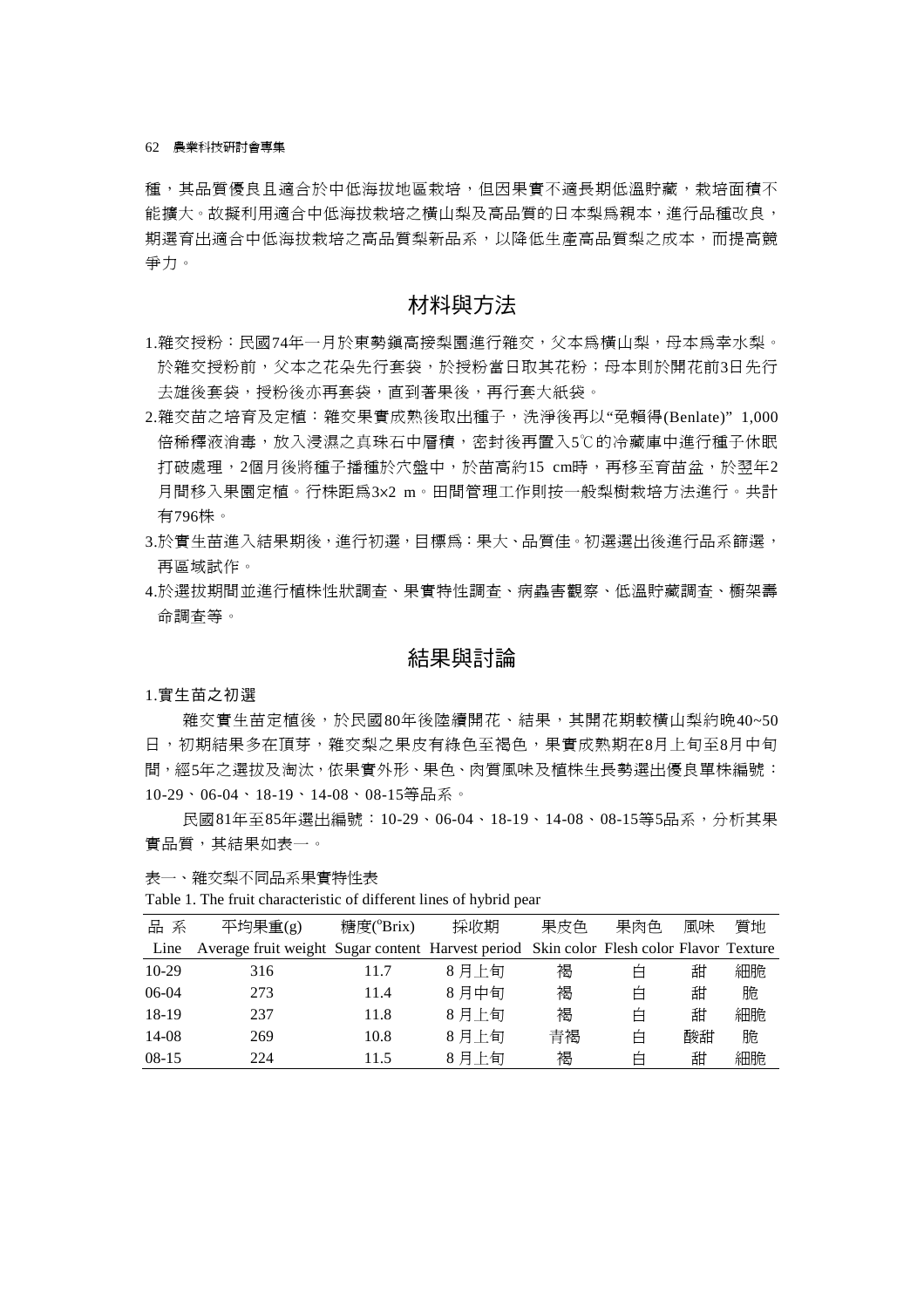## 2.品系複選

民國86年開始以初選之10-29、06-04、18-19、14-08、08-15等品系於東勢鎮進行高 接,其果實性狀如表二。在品系複選綜合果實之特性,選出編號"10-29",供區域試作品 系。

表二、雜交梨優良品系高接果實性狀調查表

Table 2. The top-grafted fruit characteristic of superior line of hybrid pear

| 品系      | 平均果重(g)       | 糖度(°Brix) | 硬度                                  | 果形指數(果長/果寬)                | 可食率(%) | 果汁率(%)        |
|---------|---------------|-----------|-------------------------------------|----------------------------|--------|---------------|
|         | Average fruit | Sugar     | $\frac{\text{kg/cm}^2}{\text{m}^2}$ | Fruit shape index          | edible | Juice percent |
| Line    | weight        | content   | <b>Firmness</b>                     | (Fruit length/Fruit width) | ratio  | age           |
| $10-29$ | 523.2         | 11.1      | 5.8                                 | 88.3                       | 85.4   | 85.8          |
| 06-04   | 502.5         | 11.2      | 6.1                                 | 87.2                       | 82.7   | 82.7          |
| 18-19   | 397.1         | 11.1      | 5.9                                 | 86.4                       | 83.4   | 83.1          |
| 14-08   | 416.4         | 10.9      | 6.1                                 | 87.9                       | 81.6   | 83.2          |
| $08-15$ | 297.8         | 11.2      | 5.7                                 | 85.1                       | 82.9   | 84.7          |

#### 3.區域試驗

民國89年經由複選出"10-29"品系於臺中縣東勢鎮、彰化縣二林鎮、苗栗縣三彎鄉進 行區域試作。以高接於橫山梨方式進行。

在生長勢之觀察上, "10-29"在各試區生長皆較橫山梨強健, 但若生長不加抑制, 則 花芽形成不良,故應於枝條長約50~60 cm時,將枝條拉下成45°角,則可抑制其生長,而 促進花芽形成。各地區之萌芽期及萌芽率如表三,果實特性如表四。

表三、不同地點"10-29"與橫山梨之萌芽期及萌芽率

## Table 3. The bud-breaking period and percentage of Hen Shan pear and "10-29" at different locations.

|              |         | 萌芽期                 |         | 萌芽率(%)                  |
|--------------|---------|---------------------|---------|-------------------------|
| 試<br>區       |         | Bud-breaking period |         | Bud-breaking percentage |
| Location     | $10-29$ | 橫山梨                 | $10-29$ | 橫山梨                     |
|              |         | Hen shan            |         | Hen shan                |
| 東勢鎭          | 3月下旬    | 2月上旬                | 68.1    | 86.7                    |
| Tungshin     |         |                     |         |                         |
| 二林鎭<br>Erein | 3月下旬    | 2月中旬                | 62.5    | 80.2                    |
| 三彎鄉          | 3月下旬    | 2月上旬                | 70.9    | 86.4                    |
| Sanwan       |         |                     |         |                         |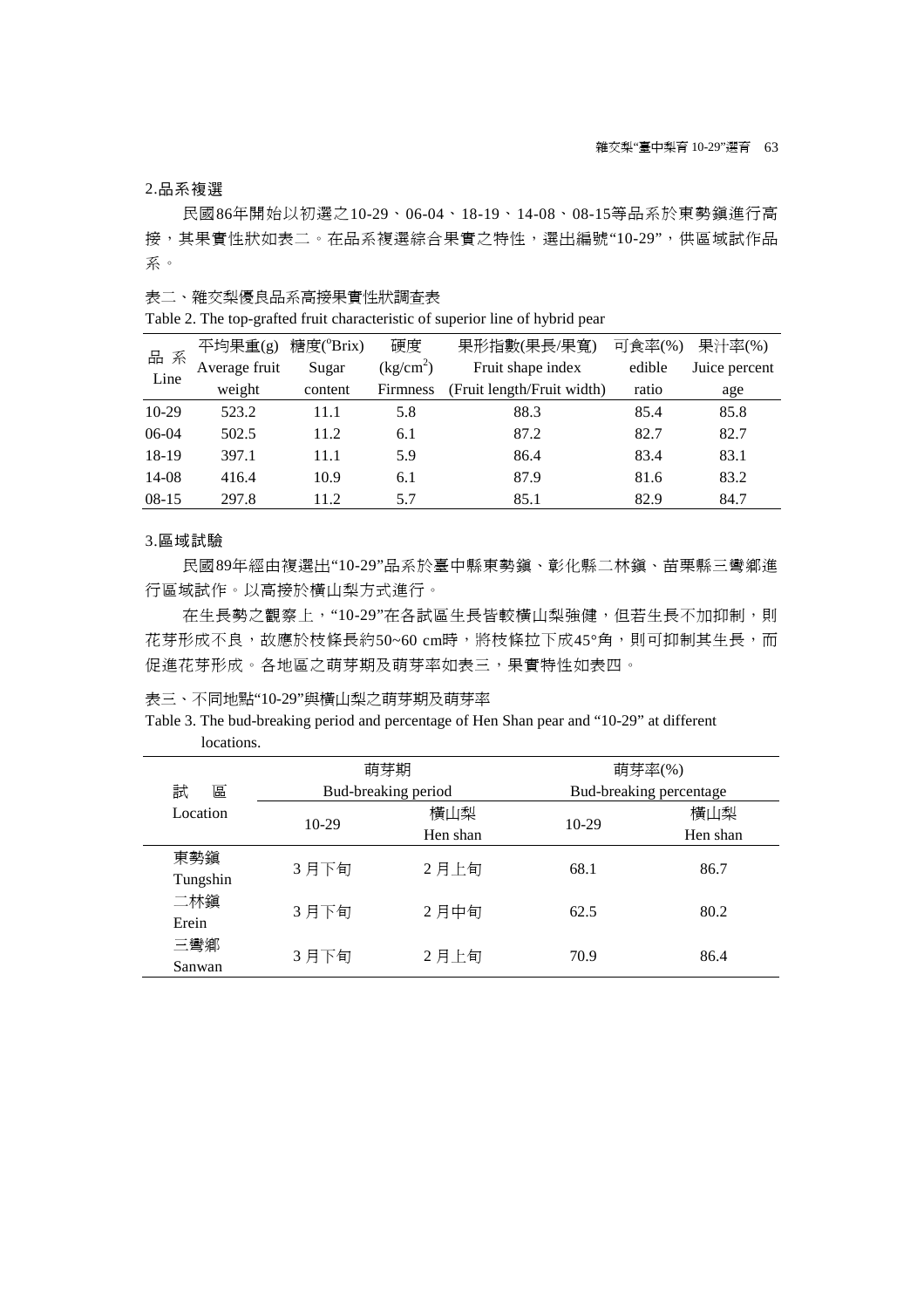#### 64 農業科技研討會專集

## 表四、不同地點"10-29"果實性狀比較表

## Table4.Furit characteristic of "10-29" at different locations.

| 試<br>區   | 單果重(g)       | 糖度(°Brix)     |  |  |
|----------|--------------|---------------|--|--|
| Location | Fruit weight | Sugar content |  |  |
| 東勢鎭      | 623.6        | 11.2          |  |  |
| Tungshin |              |               |  |  |
| 二林鎭      | 418.5        | 12.1          |  |  |
| Erein    |              |               |  |  |
| 三彎鄉      | 509.7        | 11.4          |  |  |
| Sanwan   |              |               |  |  |

### 4.臺中梨育"10-29"與親本園藝特性比較。

經由田間調查及果實品質調查臺中梨育"10-29"與其親本之園藝特性如表五、表六

### 5.病蟲害觀察

梨新品系"10-29"於區域試作過程中,田間發生之蟲害有蚜蟲、黃毒蛾、葉 蟲、梨瘤蚜等,病害則有黑星病、白粉病、輪紋病、梨葉背煤病等,與橫山梨果園發生 之病蟲害相似。黑星病、白粉病及梨葉背煤病,經檢定後之罹病率如表七。由檢定之結 果,可知梨新品系"10-29"對黑星病、白粉病、梨葉背煤病之罹病與橫山梨相近,故田間 栽培時,應進行與橫山梨梨園,相近之病蟲害防治。

表五、臺中梨育"10-29"與橫山梨及幸水梨之植株性狀比較表

|  | Table5. Plant characteristic of Taichnng pear Yu "10-29" and parent. |  |  |  |  |
|--|----------------------------------------------------------------------|--|--|--|--|
|  |                                                                      |  |  |  |  |

|                           |                  | 橫山梨              | 幸水梨        |  |
|---------------------------|------------------|------------------|------------|--|
| 項<br>目                    | $10-29$          | Hen shan         | Koshui     |  |
| 葉片大小(cm)<br>Leaf size     | $10.4\times 6.6$ | $11.0\times 6.1$ | 9.1x5.9    |  |
| 葉片顏色<br>Leaf color        | 濃綠               | 綠                | 濃綠         |  |
| 枝幹樹皮<br><b>Trunk Bark</b> | 光滑               | 粗糙               | 光滑         |  |
| 開花期<br>Blooming period    | 3月下旬             | 2月上旬             | 4月上旬(高海拔)  |  |
| 花瓣數<br>Petal number       | $5\sim$ 7        | 5                | $7 \sim 8$ |  |
| 採收期<br>Harvest period     | 8月上旬             | 8月下旬~9月中旬        | 8月下旬       |  |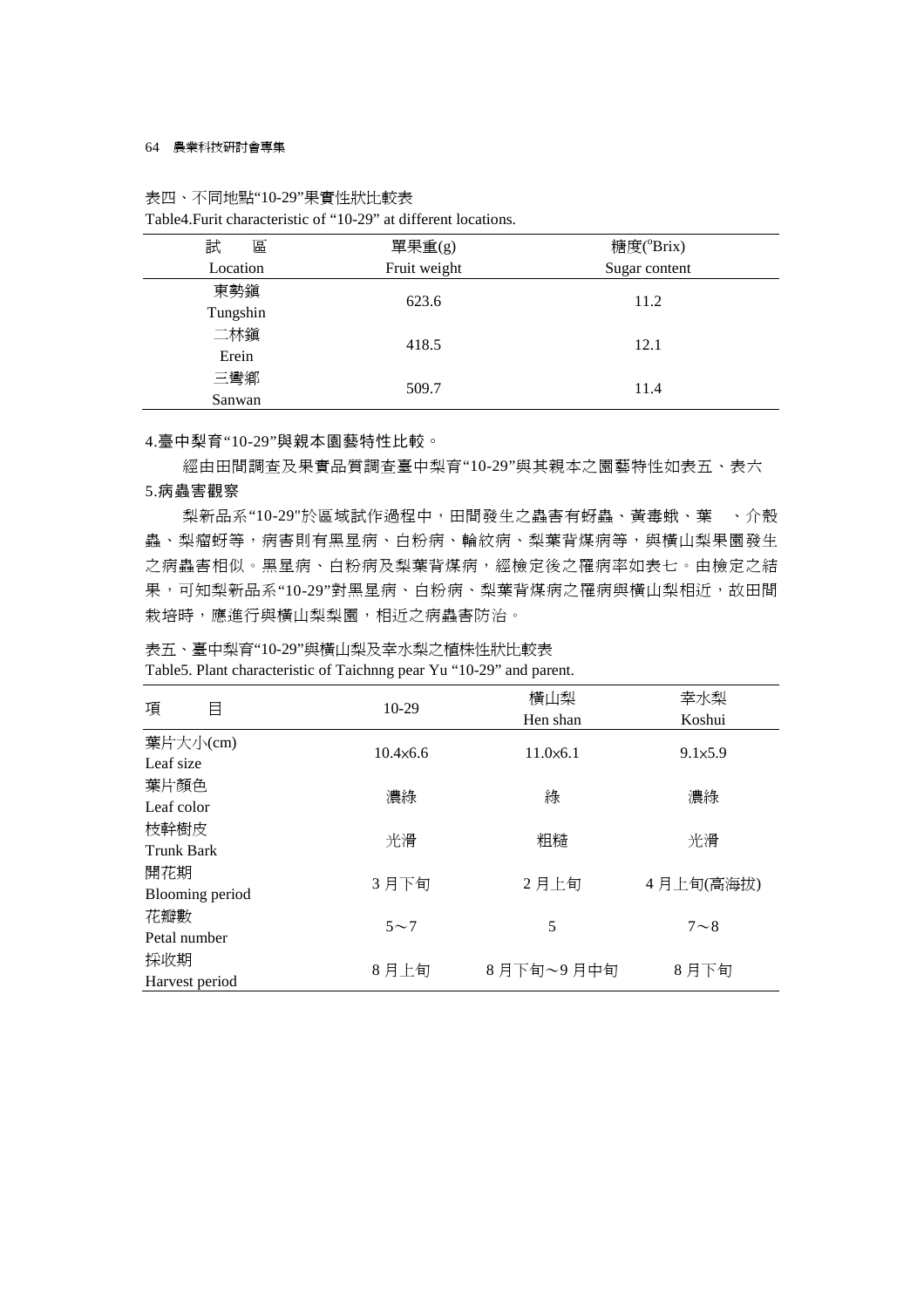表六、臺中梨育"10-29"與親本之果實特性比較表

Table6.The fruit characteristic of Taichnng pear Yu "10-29"and parent.

| 目<br>項                       |         | 橫山梨     | 幸水梨            |  |  |
|------------------------------|---------|---------|----------------|--|--|
| Item                         | $10-29$ | Henshan | Koshui         |  |  |
| 單果重(g)                       |         |         |                |  |  |
| Fruit weight                 | 523.2   | 582.1   | 272.7          |  |  |
| 果型指數(長/寬)(%)                 |         |         |                |  |  |
| Fruit shape index            | 86.3    | 89.4    | 84.5           |  |  |
| 果皮顏色                         |         |         |                |  |  |
| Skin color                   | 褐       | 褐       | 青褐             |  |  |
| 果實硬度(kg/cm <sup>2</sup> )    | 5.8     | 6.5     | 4.2            |  |  |
| Fruit firmness               |         |         |                |  |  |
| 果心比(果心直徑/果實直徑)               |         |         |                |  |  |
| Pit ratio(pit diameter/fruit | 0.21    | 0.24    | 0.31           |  |  |
| diameter)                    |         |         |                |  |  |
| 可食率(%)                       | 82.6    | 79.8    | 78.0           |  |  |
| Edible ratio                 |         |         |                |  |  |
| 果汁率(%)                       | 85.8    | 81.4    | 84.3           |  |  |
| Fruit juice percentage       |         |         |                |  |  |
| 酸度(%)                        | 0.17    | 0.32    | 0.14           |  |  |
| Acidity                      |         |         |                |  |  |
| 糖度(°Brix)                    | 11.1    | 10.3    | 12.6           |  |  |
| Sugar content                |         |         |                |  |  |
| 心室數                          | 5       | 5       | $\overline{7}$ |  |  |
| Cell number                  |         |         |                |  |  |

## 表七、不同梨品種(系)對數種病害之罹病率

Table 7.The diseases incidence ratio of different pear varieties or Lines.

|              |                         | 罹病率(%)           |                           |  |  |  |
|--------------|-------------------------|------------------|---------------------------|--|--|--|
| 品種/品系        | Disease incidence ratio |                  |                           |  |  |  |
| Variety/Line | 黑星病                     | 白粉病              | 梨葉背煤病                     |  |  |  |
|              | Venturia pyrina         | Phyllactinia spp | Pseudocereospora piricala |  |  |  |
| $10-29$      | 25.8                    | 89.5             | 51.5                      |  |  |  |
| 橫山梨          | 25.5                    | 88.5             | 56.0                      |  |  |  |
| Henshan      |                         |                  |                           |  |  |  |
| 豐水梨          | 26.5                    | 89.5             | 53.2                      |  |  |  |
| Housni       |                         |                  |                           |  |  |  |
| 06-04        | 24.9                    | 90.5             | 54.5                      |  |  |  |
| 18-19        | 26.3                    | 89.2             | 54.3                      |  |  |  |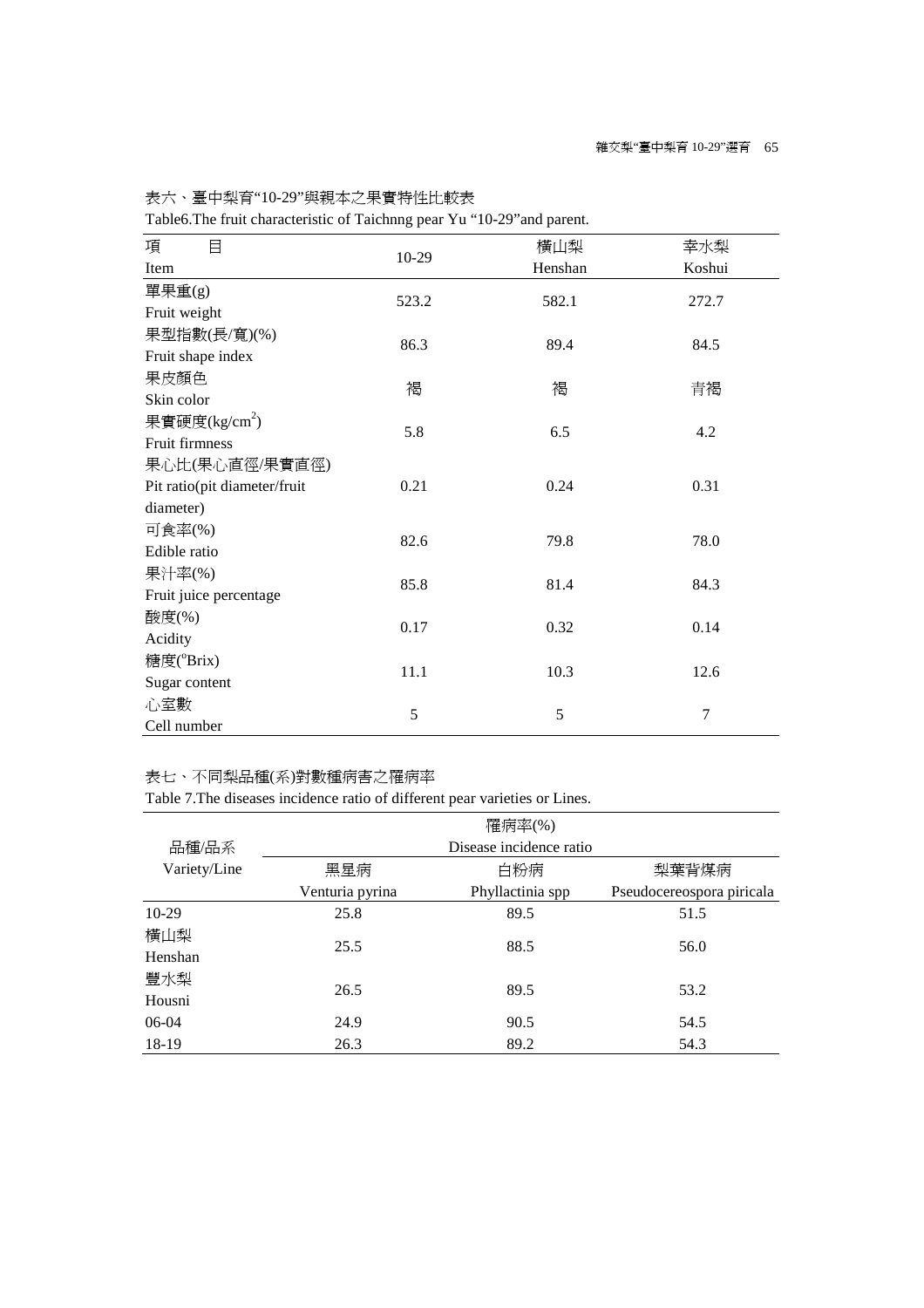66 農業科技研討會專集

### 6.低溫貯藏力調查

一般梨果實在7~8月間採收後,在室溫常達30℃以上,梨貯存時間,通常不會超過10 日,故為調節出貨時期,必需進行低溫貯藏,但有些品種如橫山梨、臺農1號、臺農種苗 2號等,則不耐長期低溫貯存。梨新品系"10-29'果實採收後,套以塑膠袋,置入2℃冷藏 庫中,調查其果實劣變情形,其劣變率如圖一,由圖一結果可知臺中梨育"10-29'可在低 溫(2℃)時,可貯存至少3個月。



圖一、臺中梨育"10-29'低溫貯藏劣變率 Fig. 1. The deterioration percent of Taichnng pear Yu "10-29" at cold storage.

#### 7.櫥架壽命調查

在臺灣梨皆於露天櫥架販售,甚少置於冷藏櫃中,梨櫥架壽命長短為梨果重要性狀。 梨果上架後會因吸收作用、蒸散作用、酵素活動等,致使失重及果肉鬆軟,當失重達5% 後,果實將失去商品價值。

臺中梨育"10-29"果實於採收後,置於室內開放空間,室溫在29~32℃間,其果實失 重情形如圖二。在第6天後其果實失重率爲3.3%,果肉無褐化壞死現象且尙具脆度,但超 過10日後果重失主事5%以上,且果肉有壞死褐化現象,故由此試驗結果得知臺中梨育 "10-29"之果實在夏季高溫期之櫥架壽命應為6日以上,若在秋冬季低室溫時,則其櫥架壽 命應更長。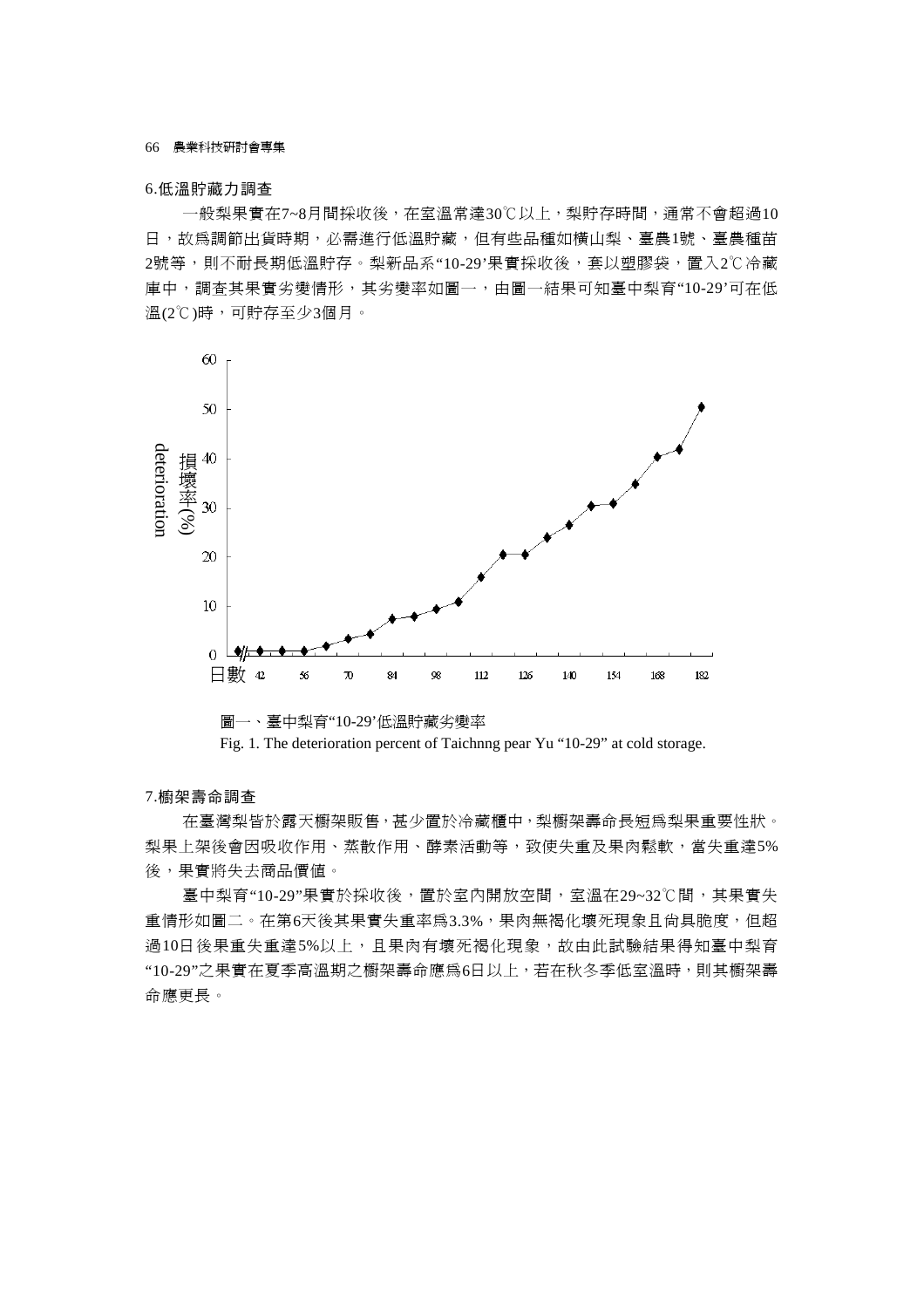

圖二、臺中梨育"10-29"常溫貯放失重情形 Fig. 2. The weight loss of Taichung pear Yu"10-29" at room temperature.

綜合以上之試驗結果,臺中梨育"10-29"品系有如下特性:

- A.植株性狀:
- (1)樹勢強健,葉片大且濃綠。
- (2)ݼ病性優良,無特之病蟲害發生。
- (3)花芽形成容易,生育枝之花芽率可達60%以上。
- (4)低溫需 量較日本梨低,故在中海拔地區(海拔600公 以上) 可正常開花結果,
- (5)果實在冬季低溫期能 續生長,且果肉不鬆化,在低海拔地區可利用 芽 處理, 產期可調節 2月至8月。
- (6)۞交ᆉ實率低,僅為5.8%。
- B.果實品質:
- (1)果實 大平均果重520公 ,果心小,可食率高。
- (2)果肉細、質脆、甜度高。
- (3)櫥架壽命可達6日以上。
- (4)可耐長期低溫貯藏。
- (5)果皮為褐色,套袋<br>及時期較不<br>其外觀。
- (6)果實表皮不易<br>
, 有利機 化分 、包 及長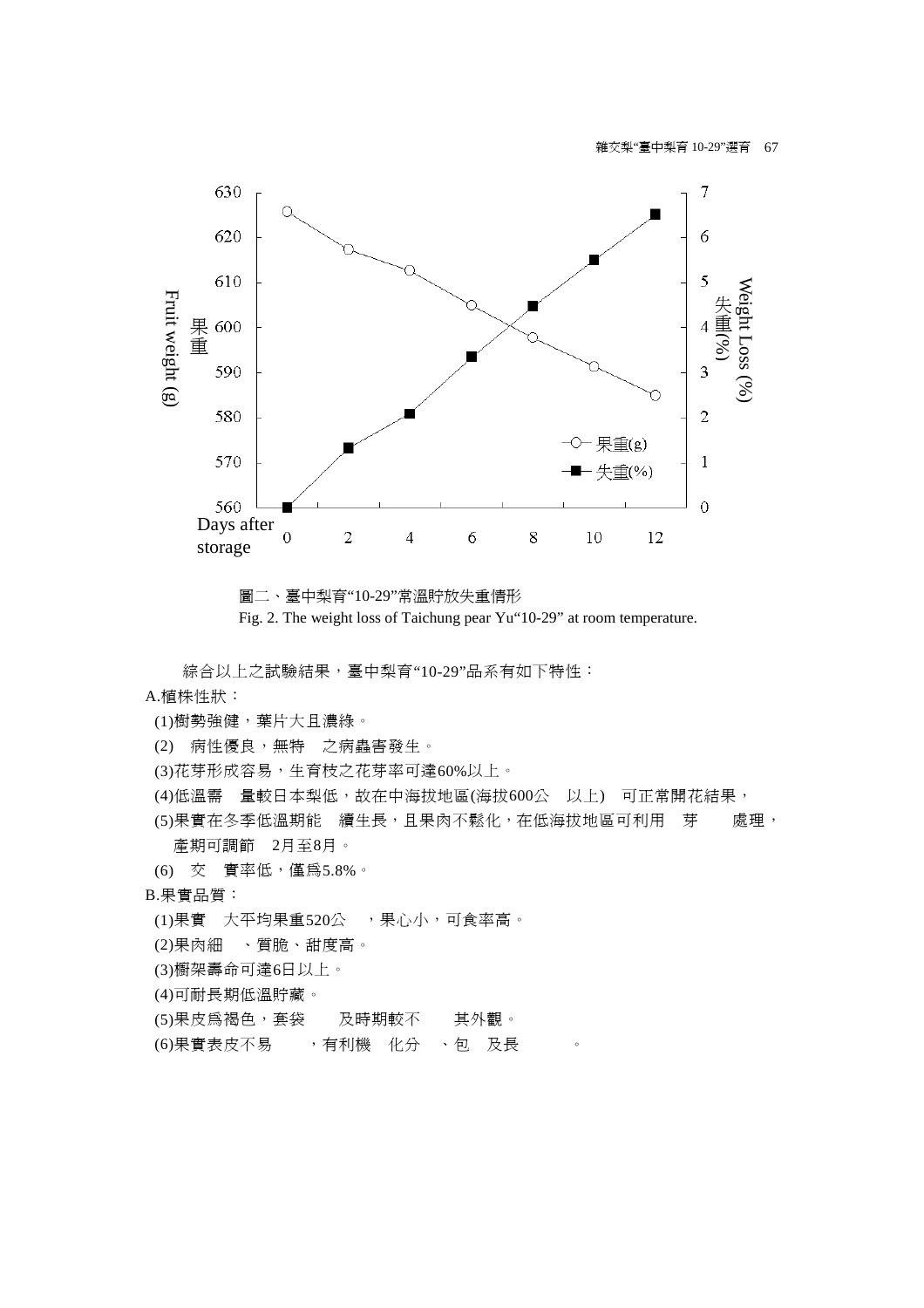68 農業科技研討會專集

# 結 語

- 1.臺中梨育"10-29"品系,可在海拔600 m以上之山 地栽培, 在低海拔地區以 芽處理 栽種。其植株生育健 , 花芽形成容易, 果實品質優良, 並可長期低溫貯藏,故應可 取代目前以高接方生產高品質梨方式,而大幅降低生產成本。
- 2.此新品系梨能在冬季低溫期間果實能 續生長,可用此種特性,以 芽處理方法調節產 期,產期可 2月至8月,故此品系 具發 力。

## 參考文獻

- 1. 1984 果樹育種 農業出 。
- 2. 1984 低海拔梨之育種 果樹產期調節研討會專集 臺中 臺中區農業改良場特 第1 號45-51。
- 3. 林月へ<br>3. 林月への五、高の2000 臺灣地區梨之產 結 調 臺灣地區主要農產品產<br> 會 3-12~3-38。
- 4. 正 1995 梨 臺灣農要 169-174。
- 5. Layne, R. E. C and H. A. Quamme. 1975. pears. Advences in fruit breeding. Edited by Janick, J. and J. N. Moore.